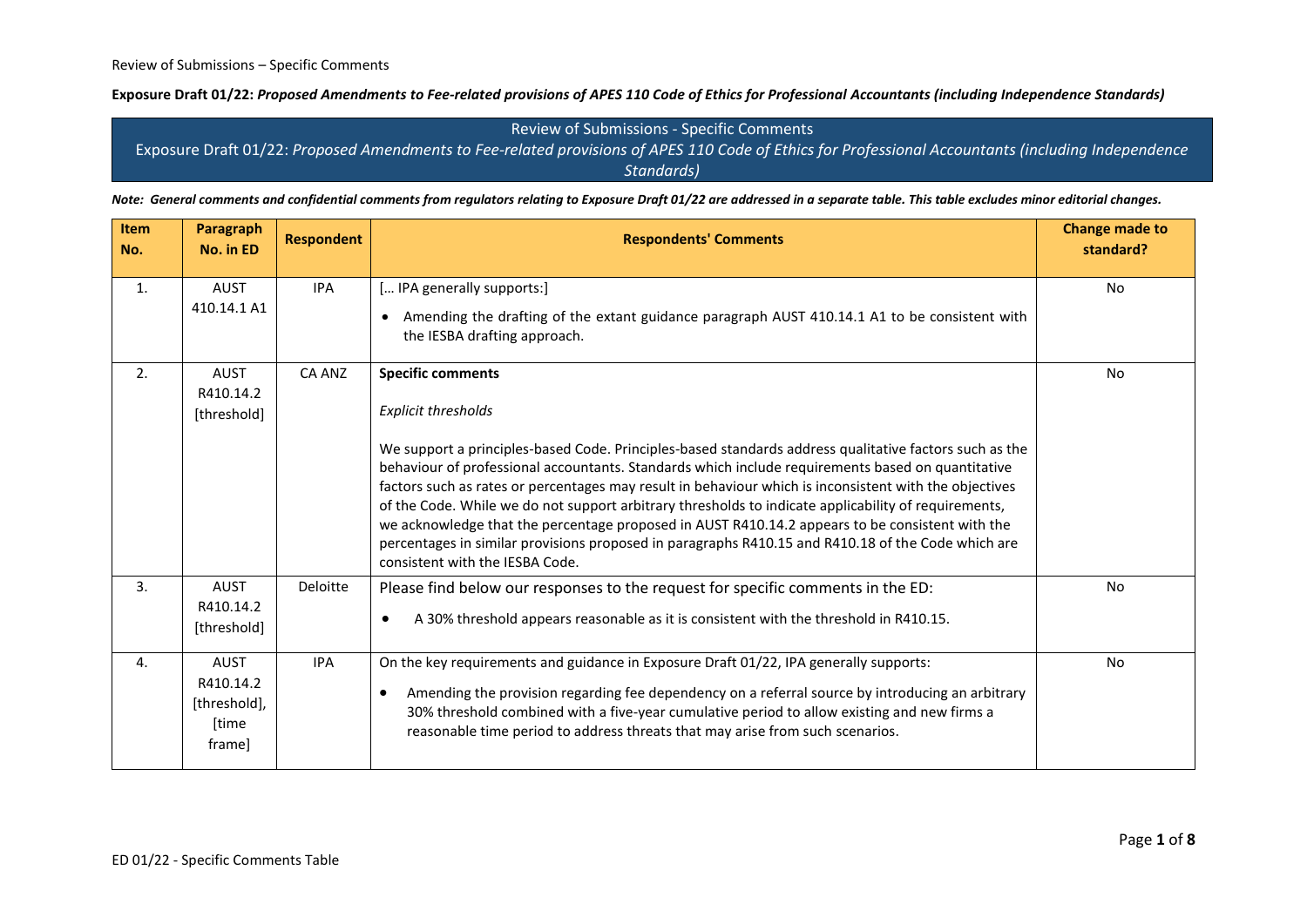| Item<br>No. | <b>Paragraph</b><br>No. in ED                                           | <b>Respondent</b> | <b>Respondents' Comments</b>                                                                                                                                                                                                                                                                                                                                                                                                                                                                                                                                                                                                                                                                                                                                                                                                                                                                                                                                                                                                                                                                                                                                                                                                    | <b>Change made to</b><br>standard?                                                                                     |
|-------------|-------------------------------------------------------------------------|-------------------|---------------------------------------------------------------------------------------------------------------------------------------------------------------------------------------------------------------------------------------------------------------------------------------------------------------------------------------------------------------------------------------------------------------------------------------------------------------------------------------------------------------------------------------------------------------------------------------------------------------------------------------------------------------------------------------------------------------------------------------------------------------------------------------------------------------------------------------------------------------------------------------------------------------------------------------------------------------------------------------------------------------------------------------------------------------------------------------------------------------------------------------------------------------------------------------------------------------------------------|------------------------------------------------------------------------------------------------------------------------|
| 5.          | <b>AUST</b><br>R410.14.2,<br>[time<br>frame]                            | <b>CA ANZ</b>     | Timing of review<br>Proposed paragraph AUST 410.14.1 A1 states that fee dependency creates a definite self-interest or<br>intimidation threat. Considering the definitive nature of these threats, we support a definitive<br>response. We consider the provision of options as to the timing of the review at AUST R410.14.2(a)-<br>(b) is inconsistent with AUST 410.14.1 A1 and possibly other requirements in the Code and may not be<br>in the public interest. We recommend the Board determine which is the most appropriate response to<br>the threats created and make that the requirement. In our opinion a pre-issuance review as proposed<br>in paragraph AUST R410.14.2(a) would be a stronger response to the threats created.                                                                                                                                                                                                                                                                                                                                                                                                                                                                                   | Yes, removal of option<br>(b) in AUST R410.14.2                                                                        |
| 6.          | <b>AUST</b><br>R410.14.2<br>[review<br>options-<br>specific<br>comment] | <b>CA ANZ</b>     | Type of review<br>Proposed paragraph AUST R410.14.2 provides three options regarding the type of review to be<br>undertaken where fee dependency extends beyond five consecutive years. We support consistency in<br>the application of requirements across the Code. However, we are concerned that specifying the type<br>of review to be undertaken is inconsistent with similar requirements contained in the Code, therefore,<br>we do not support the level of specificity proposed in options 2 and 3 of the ED. While we agree that<br>ASQM 2 Engagement Quality Reviews provides an appropriate framework for members conducting such<br>a review, we believe it would be more consistent with the Board's drafting conventions to refer to it in<br>application material. We recommend the Board adopt option 1, to require a review by an Appropriate<br>Reviewer, a term already defined and used in the Code.<br>We appreciate that some members may require guidance as to the objectives, nature and extent of a<br>review required under AUST R410.14.2. As a Professional Body requiring our members to comply with<br>the Code we will undertake activities to assist our members understand this requirement | Yes,<br>AUST R410.14.2<br>updated to include<br>only option 1, and<br>removal of proposed<br>para AUST 410.14.2<br>A1. |
| 7.          | <b>AUST</b><br>R410.14.2<br>[review<br>options-<br>specific<br>comment] | <b>CPAA</b>       | In terms of the APESB's request for "specific comments and feedback on the action that a Member in<br>Public Practice should undertake if, for each of five consecutive years, total fees referred from one source<br>represents more than 30% of the total fees of the Engagement Partner, an Office of the Firm or the Firm<br>expressing the audit opinions", we offer the following comments.<br>CPA Australia prefers Option 1: "have an appropriate reviewer who was not involved in the audit<br>engagement review the audit work."<br>Feedback from our members indicates that they prefer an action that does not require an external<br>engagement. In their view, an external engagement such as a compliance engagement adds significant,                                                                                                                                                                                                                                                                                                                                                                                                                                                                           | Yes,<br>AUST R410.14.2<br>updated to include<br>only option 1, and<br>removal of proposed<br>para AUST 410.14.2<br>A1. |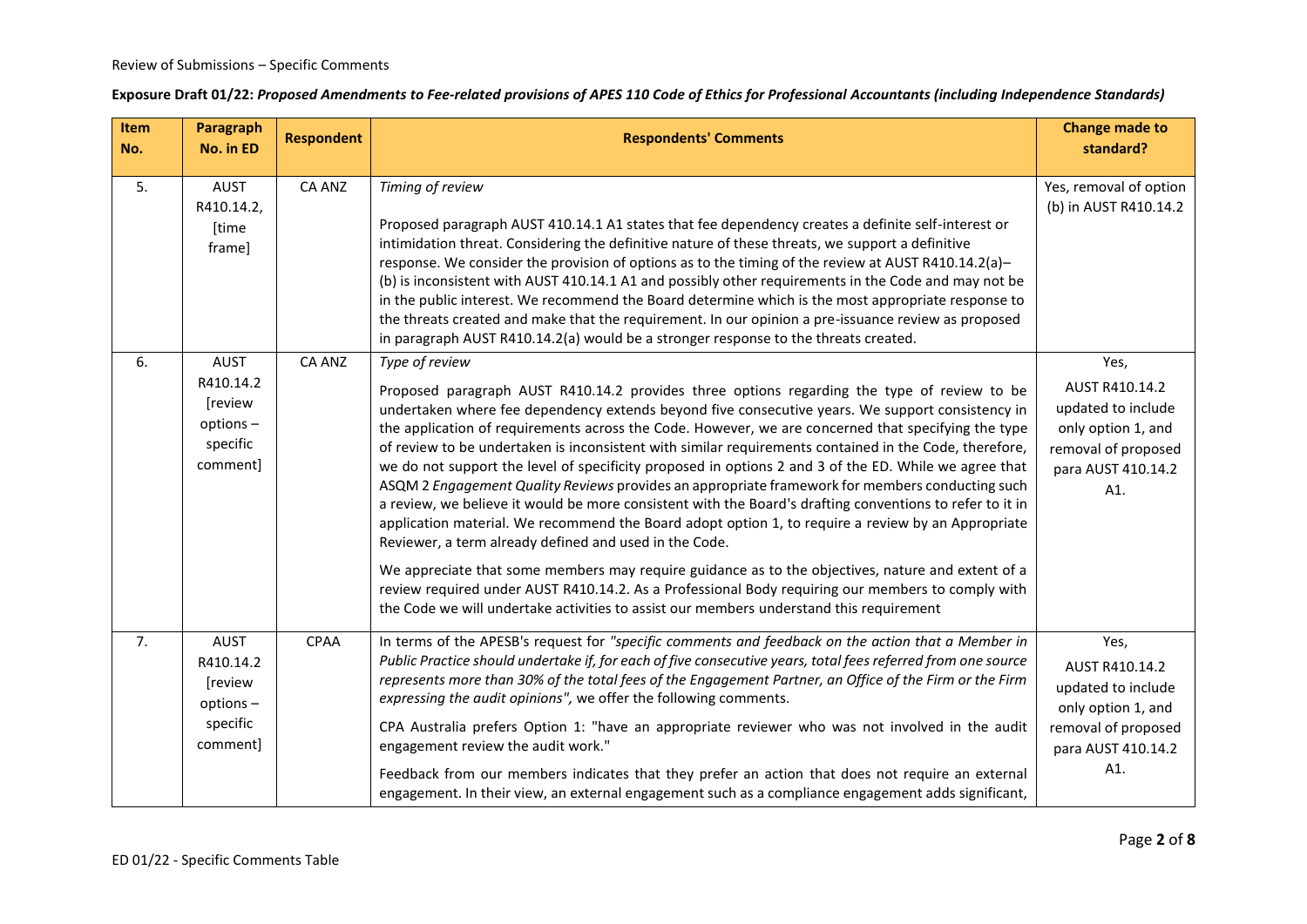| Item<br>No. | Paragraph<br>No. in ED                                           | <b>Respondent</b> | <b>Respondents' Comments</b>                                                                                                                                                                                                                                                                                                                                                                                                                                                                                                                                                                                                                               | <b>Change made to</b><br>standard?                                                                                     |
|-------------|------------------------------------------------------------------|-------------------|------------------------------------------------------------------------------------------------------------------------------------------------------------------------------------------------------------------------------------------------------------------------------------------------------------------------------------------------------------------------------------------------------------------------------------------------------------------------------------------------------------------------------------------------------------------------------------------------------------------------------------------------------------|------------------------------------------------------------------------------------------------------------------------|
|             |                                                                  |                   | unnecessary costs and goes beyond the requirements that currently exist for other audits. For example,<br>in ASQM 2 an audit of a public interest entity requires an engagement quality review, typically<br>undertaken by a person(s) within the firm.                                                                                                                                                                                                                                                                                                                                                                                                    |                                                                                                                        |
|             |                                                                  |                   | We recognise that for sole practitioners and very small firms, there would be a need to engage an<br>external party regardless of the action taken. However, for those smaller sized practices that have the<br>capacity to undertake a review without engaging an external party, a compliance engagement is not<br>considered to be the most appropriate course of action.                                                                                                                                                                                                                                                                               |                                                                                                                        |
| 8.          | AUST<br>R410.14.2<br>[review                                     | Deloitte          | • It would seem to be an appropriate approach for the structure and safeguards in AUST R410.14.2<br>to be consistent with the structure and safeguards in R410.15, however the rationale for taking a<br>different approach has not been provided.                                                                                                                                                                                                                                                                                                                                                                                                         | Yes,<br>AUST R410.14.2<br>updated to include                                                                           |
|             | options-<br>specific                                             |                   | • We consider that the approach and wording of proposed safeguards in AUST R410.14.2 should be<br>consistent with those already in the Code, for example those in R410.15 or 410.14 A7.                                                                                                                                                                                                                                                                                                                                                                                                                                                                    | only option 1, and<br>removal of proposed                                                                              |
|             | comment]                                                         |                   | • We also consider that the safeguards should not stipulate the type of review required. Therefore,<br>we do not support the introduction of references to ISQM2 and the insertion of AUST 410.14.2 A1.<br>If a review of the audit work is a potential safeguard, we consider this should be consistent with<br>other references in the Code, for example in 400.73 A1 "a review that is consistent with the<br>objective of an engagement quality control review".                                                                                                                                                                                       | para AUST 410.14.2<br>A1.                                                                                              |
|             |                                                                  |                   | • We do not support option 3 as it is not action that might be a safeguard to address or eliminate<br>the intimidation or self-interest threats. The existence of policies and procedures established by<br>the firm are not safeguards under the conceptual framework of the Code.                                                                                                                                                                                                                                                                                                                                                                        |                                                                                                                        |
| 9.          | AUST<br>R410.14.2<br>[review<br>options-<br>specific<br>comment] | <b>IPA</b>        | [ IPA generally supports:]<br>Establishing an additional requirement to clarify actions to be taken if the fee dependency on a<br>$\bullet$<br>referral source continues past 5 years. IPA prefers option 1 (have an appropriate reviewer who<br>was not involved in the audit engagement review the audit work) over options 2 and 3 if the fee<br>dependency on a referral source continues beyond five years on the basis that option 1 is<br>consistent with proposed paragraph 410.14 A7. It is hoped this requirement will act as a catalyst<br>for professional accountants to manage the fee dependency within the five-year cumulative<br>period. | Yes,<br>AUST R410.14.2<br>updated to include<br>only option 1, and<br>removal of proposed<br>para AUST 410.14.2<br>A1. |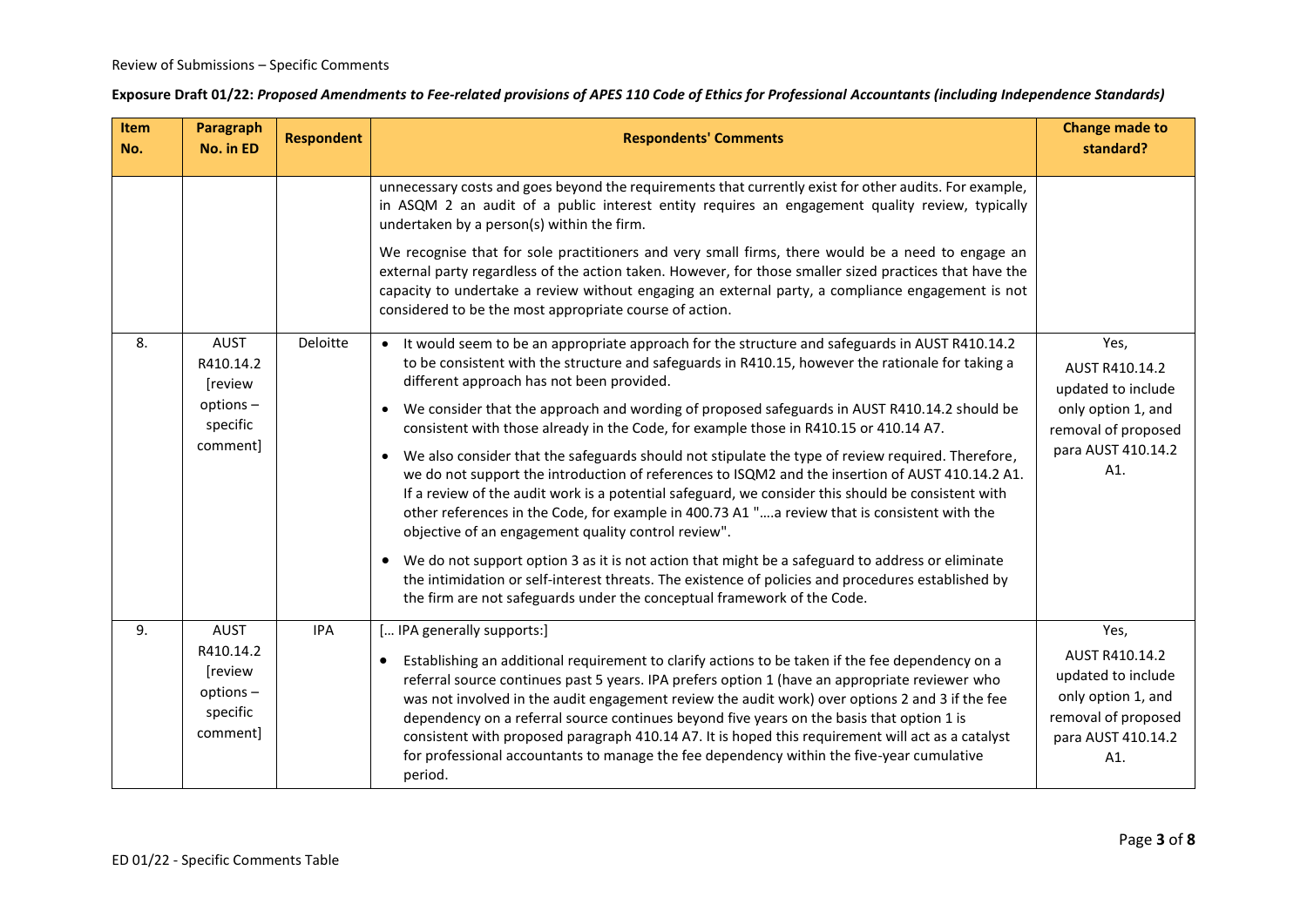#### Review of Submissions – Specific Comments

| Item<br>No. | Paragraph<br>No. in ED                                                  | <b>Respondent</b> | <b>Respondents' Comments</b>                                                                                                                                                                                                                                                                                                                                                                                                                                                                                                                                                                                                                                                                                                                                                                                                                                                                                                                                                                                                                                                                                                                                                                                                                                                                                                                                                                                                                                                                                                                                                                                                                                                                                                                                                                                                                                                                                                                                                                                                                                                                                                                                                                                                                 | <b>Change made to</b><br>standard?                                                                                     |
|-------------|-------------------------------------------------------------------------|-------------------|----------------------------------------------------------------------------------------------------------------------------------------------------------------------------------------------------------------------------------------------------------------------------------------------------------------------------------------------------------------------------------------------------------------------------------------------------------------------------------------------------------------------------------------------------------------------------------------------------------------------------------------------------------------------------------------------------------------------------------------------------------------------------------------------------------------------------------------------------------------------------------------------------------------------------------------------------------------------------------------------------------------------------------------------------------------------------------------------------------------------------------------------------------------------------------------------------------------------------------------------------------------------------------------------------------------------------------------------------------------------------------------------------------------------------------------------------------------------------------------------------------------------------------------------------------------------------------------------------------------------------------------------------------------------------------------------------------------------------------------------------------------------------------------------------------------------------------------------------------------------------------------------------------------------------------------------------------------------------------------------------------------------------------------------------------------------------------------------------------------------------------------------------------------------------------------------------------------------------------------------|------------------------------------------------------------------------------------------------------------------------|
| 10.         | <b>AUST</b><br>R410.14.2<br>[review<br>options-<br>specific<br>comment] | Joint SMP         | To recap:<br>So basically, looking at the proposed revisions, in a situation where for 5 years running total fees from<br>audit clients comprise more than 30% of total fees (re engagement partner, office or firm), there are 3<br>possible actions that can be taken as possible safeguard to reduce independence threats to a suitable<br>level:<br>Arrange a review by an appropriate reviewer re 5th year work as per APES 110 Aust 410.14 A7<br>$\bullet$<br>(screenshot below - pretty open ended)<br>Arrange a review of 5th year work as per ASQM 2 (compliance standard updated in 2021, relevant<br>$\bullet$<br>section attached - again fair bit of discretion)<br>Arrange for a compliance engagement regarding 5th year work (engagement would be conducted<br>$\bullet$<br>per ASAE 3100 - nothing new here).<br>Fallout:<br>Under any of these options, it looks like a fair bit is left to reviewer discretion re selection of jobs/number<br>of jobs for review/audit. Reading between the lines, this should mean the reviewer (or engagement<br>partner re 3rd option) should have a free hand in conducting the review or audit and requirements are<br>based on characteristics of firm under review. Which sounds good, but there isn't a clear rule of thumb<br>so we're probably going to see just about anything in terms of job selection.<br>So it would be good if the type of review could be spelt out clearer. For the firm being reviewed itself and<br>the appropriate reviewer too.<br>The ATO have some information on their website regarding an appropriate reviewers<br>https://www.ato.gov.au/Super/Self-managed-super-funds/In-detail/Auditor-<br>Independence/?page=5#Appropriate reviewer requirements. A sampling approach is mentioned<br>however this is not clearly stepped out. Also what we are to do with the audit findings if asked to be an<br>appropriate reviewer?. Ie do we provide a copy of the findings and audit report to the firm being<br>reviewed and the sampling methodology, or part of the audit file to that firm. In what situations do we<br>report breaches of the particular framework to the ATO? What do we do if we find significant breaches<br>of standards? | Yes,<br>AUST R410.14.2<br>updated to include<br>only option 1, and<br>removal of proposed<br>para AUST 410.14.2<br>A1. |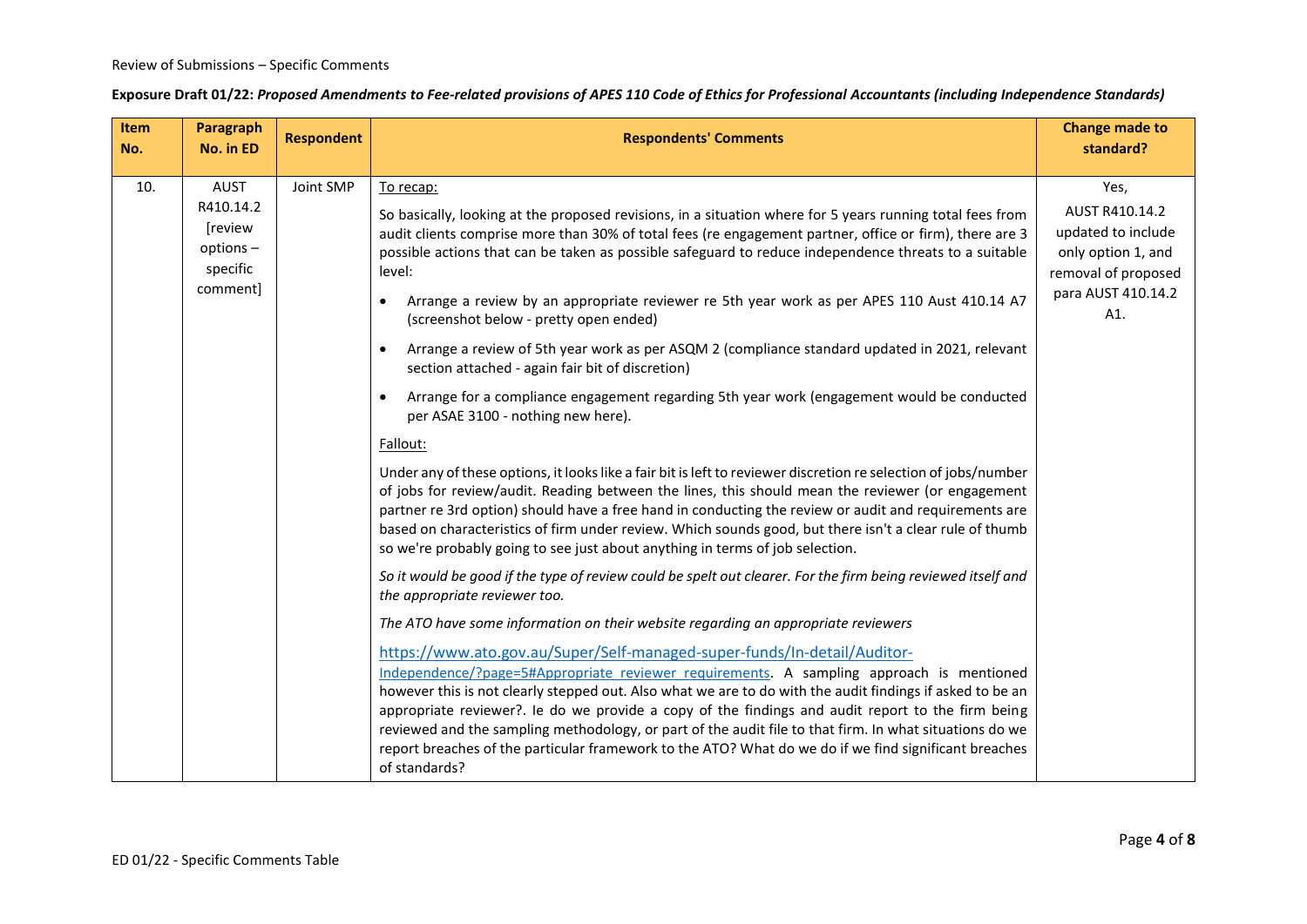| Item<br>No. | Paragraph<br>No. in ED                                              | <b>Respondent</b> | <b>Respondents' Comments</b>                                                                                                                                                                                                                                                                                                                                                                                                                                                                                                                                                                                                                                                                                                                                                                                                                                                                                                                                                                                                                                                                                                                                                                                                                                                                                                                          | <b>Change made to</b><br>standard?                                                                                     |
|-------------|---------------------------------------------------------------------|-------------------|-------------------------------------------------------------------------------------------------------------------------------------------------------------------------------------------------------------------------------------------------------------------------------------------------------------------------------------------------------------------------------------------------------------------------------------------------------------------------------------------------------------------------------------------------------------------------------------------------------------------------------------------------------------------------------------------------------------------------------------------------------------------------------------------------------------------------------------------------------------------------------------------------------------------------------------------------------------------------------------------------------------------------------------------------------------------------------------------------------------------------------------------------------------------------------------------------------------------------------------------------------------------------------------------------------------------------------------------------------|------------------------------------------------------------------------------------------------------------------------|
| 11.         | AUST<br>R410.14.2<br>[review<br>options -<br>specific<br>comment]   | Joint<br>[SMP]    | <b>OPTIONS:</b><br>We feel there is a place for both the audit and review safeguard.<br>We're not sure though why it's necessary to include two review alternatives (ie appropriate reviewer<br>per APES 110 Aust 410.14 A7 and review per ASQM 2). Is there a reason for both or would the review<br>per ASQM 2 cover it?)<br>We suggest the audit option be included with at least one review option.                                                                                                                                                                                                                                                                                                                                                                                                                                                                                                                                                                                                                                                                                                                                                                                                                                                                                                                                               | Yes,<br>AUST R410.14.2<br>updated to include<br>only option 1, and<br>removal of proposed<br>para AUST 410.14.2<br>A1. |
| 12.         | AUST<br>R410.14.2<br>[review<br>$options -$<br>specific<br>comment] | SMSF<br>Assoc.    | We note that this consultation seeks feedback on the "potential action to be taken where the threshold<br>and cumulative time period are met."<br>The proposed AUST R410.14.2 lists three options for consideration:<br>A review (performed by an appropriate reviewer as per proposed paragraph 410.14 A7);<br>1.<br>A review (as per ASQM 2); or<br>2.<br>A compliance engagement audit (as per ASAE 3100)<br>3.<br>The engagement partner, an office of the Firm or the Firm expressing the opinion are required to<br>determine whether any of the actions listed above "might be a safeguard to reduce the threats to an<br>acceptable level."<br>We note while the total fees in respect of multiple audit clients referred from one source may exceed<br>the proposed threshold, this is not an absolute indication of the auditor's independence or lack thereof.<br>It is just one factor to consider when assessing the independence risk if there is fee dependency on a<br>referral source.<br>With this in mind, we support all three options listed above being made available to the engagement<br>partner or audit firm. This provides flexibility for the auditor to apply their professional judgement, given<br>their own circumstances, and their need to comply with the other obligations that apply under other<br>provisions. | Yes,<br>AUST R410.14.2<br>updated to include<br>only option 1, and<br>removal of proposed<br>para AUST 410.14.2<br>A1. |
|             |                                                                     |                   | It also aligns this standard with the auditor's existing obligations under ASQM 1 and 2 (which replaces<br>the current ASQC 1) and ASAE 3000 and 3100.                                                                                                                                                                                                                                                                                                                                                                                                                                                                                                                                                                                                                                                                                                                                                                                                                                                                                                                                                                                                                                                                                                                                                                                                |                                                                                                                        |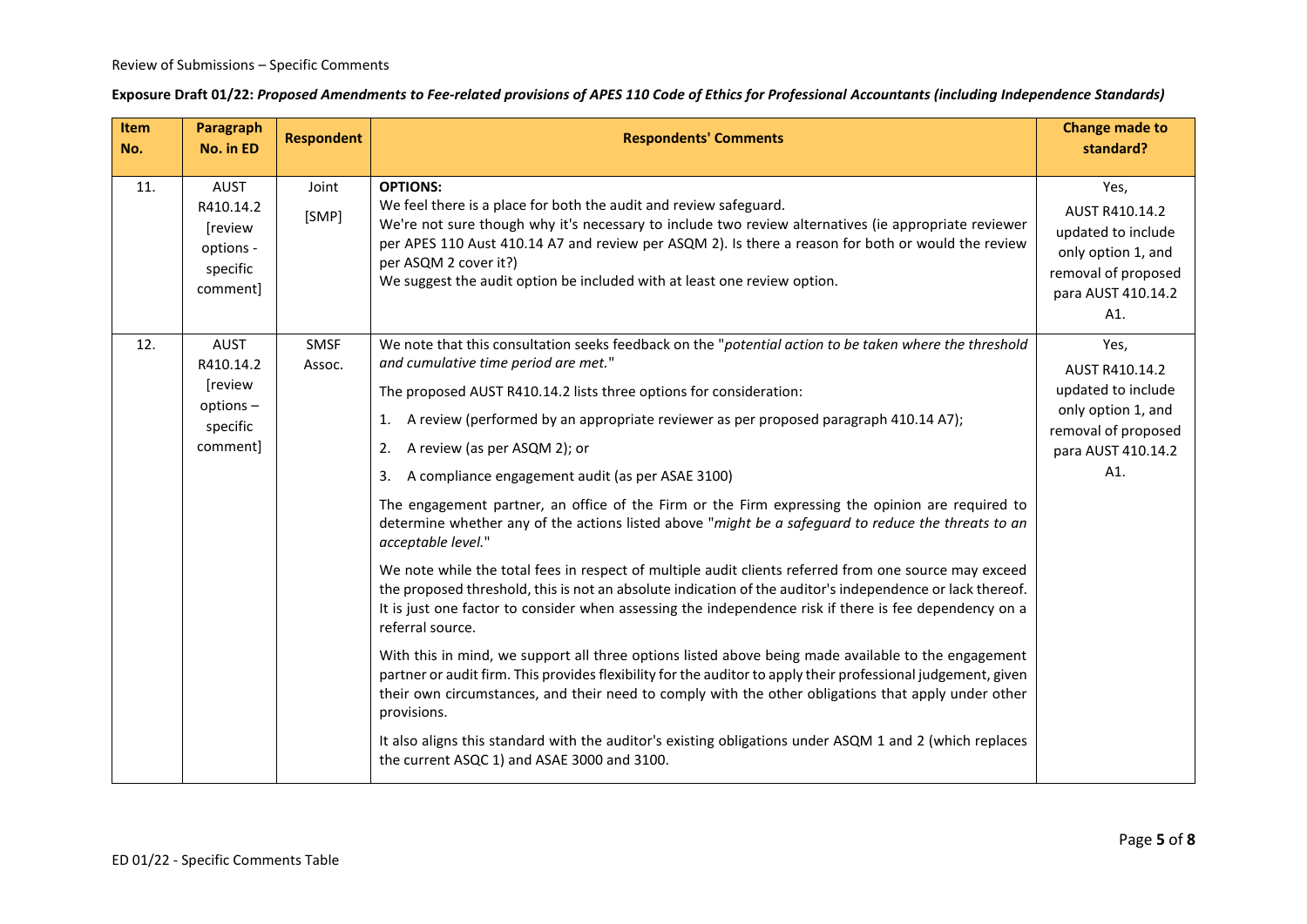| Item<br>No. | <b>Paragraph</b><br>No. in ED          | <b>Respondent</b> | <b>Respondents' Comments</b>                                                                                                                                                                                                                                                                                                                                                                                                                                                                                                                                                                                                                                                                                                                                                                                                                                                                                                                                   | <b>Change made to</b><br>standard? |
|-------------|----------------------------------------|-------------------|----------------------------------------------------------------------------------------------------------------------------------------------------------------------------------------------------------------------------------------------------------------------------------------------------------------------------------------------------------------------------------------------------------------------------------------------------------------------------------------------------------------------------------------------------------------------------------------------------------------------------------------------------------------------------------------------------------------------------------------------------------------------------------------------------------------------------------------------------------------------------------------------------------------------------------------------------------------|------------------------------------|
| 13.         | AUST<br>R410.14.2<br>[reviewer]        | CA ANZ            | Who can perform the review?<br>We support the need for a review to be conducted by a qualified and objective professional accountant<br>to address the self-interest or intimidation threat arising when a high proportion of audit fees are<br>generated from a single referral source over a period of time. Proposed paragraph AUST R410.14.2 also<br>sets out requirements for who can undertake the review. The last sentence states "If the fee dependency<br>is for an Engagement Partner or an Office of the Firm, the [review or compliance engagement] shall be<br>conducted by a Member who was not involved in the Audit Engagements." In our opinion, this does not<br>address the threat appropriately. Where the fee dependency is for an Engagement Partner or an Office<br>of the Firm, we believe that the review should be performed by a reviewer who was not involved in the<br>Audit Engagements and is from another Office of the Firm. | Yes, AUST R410.14.2                |
| 14.         | <b>AUST</b><br>R410.14.2<br>[reviewer] | <b>IPA</b>        | [ IPA generally supports:]<br>Clarifying which Members in Public Practice can perform a review when assessing fee dependency<br>$\bullet$<br>for either the Engagement Partner, Office of a Firm or the Firm. In relation to the drafting on<br>paragraph AUST R410.14.2, we agree that a review should be conducted by a Member who was<br>not involved in the Audit Engagements, however the reviewer should also be from at least another<br>office of the Firm or external to the Firm in order to appropriately address the self-interest or<br>intimidation threat.                                                                                                                                                                                                                                                                                                                                                                                      | Yes, AUST R410.14.2                |
| 15.         | <b>AUST</b><br>R410.14.2               | Joint<br>[SMP]    | How to report<br>We are unsure how / to whom the Reviewer (or Auditor in a compliance engagement) is required to<br>report their findings to an external party. We are not aware of any such requirement in ASAE3100 or<br>ASQM 2.<br>Is there an expectation that the Reviewer/Auditor report negative findings to the ATO / another<br>authority? If so, we suggest that this be codified.                                                                                                                                                                                                                                                                                                                                                                                                                                                                                                                                                                   | No                                 |
| 16.         | <b>AUST</b><br>R410.14.2               | Joint<br>[SMP]    | Scope of engagement to ensure effective safeguard<br>We are assuming that an engagement to secure a safeguard Aust R410.14.2 would restrict its scope to<br>the auditor/audit firm's compliance with:                                                                                                                                                                                                                                                                                                                                                                                                                                                                                                                                                                                                                                                                                                                                                          | No                                 |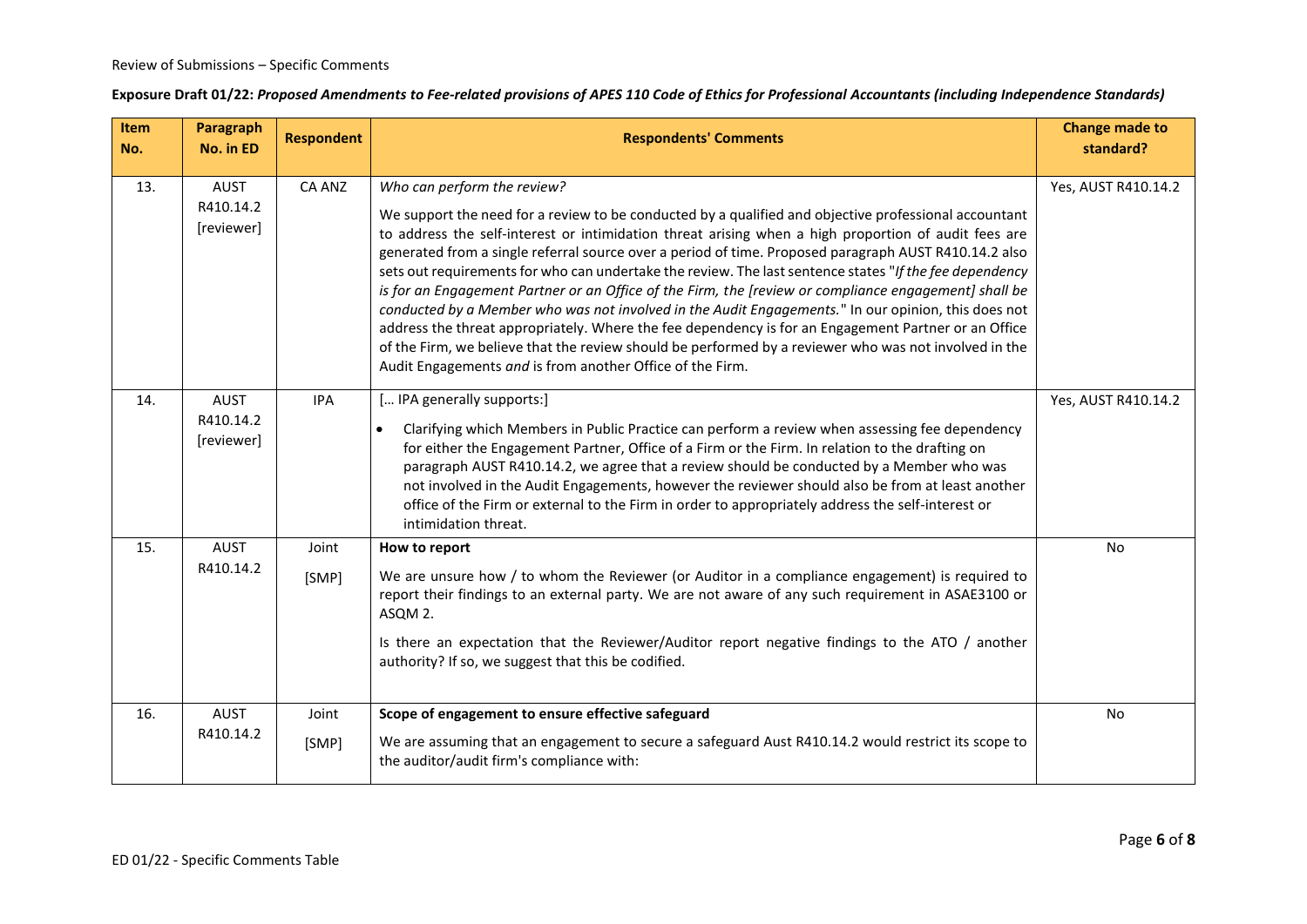| Item<br>No. | Paragraph<br>No. in ED   | <b>Respondent</b> | <b>Respondents' Comments</b>                                                                                                                                                                                                                                                                                                                                                                                        | <b>Change made to</b><br>standard? |
|-------------|--------------------------|-------------------|---------------------------------------------------------------------------------------------------------------------------------------------------------------------------------------------------------------------------------------------------------------------------------------------------------------------------------------------------------------------------------------------------------------------|------------------------------------|
|             |                          |                   | 1. The auditing standards                                                                                                                                                                                                                                                                                                                                                                                           |                                    |
|             |                          |                   | 2. Reporting requirements regarding the SIS Act/Regs (ie reporting in line with reportable<br>provisions/contraventions as defined by the ATO)                                                                                                                                                                                                                                                                      |                                    |
|             |                          |                   | We assume:                                                                                                                                                                                                                                                                                                                                                                                                          |                                    |
|             |                          |                   | Assessment of Firm quality control will only be relevant to the compliance audit safeguard, as<br>internal controls must be assessed under ASAE3100. Quality control assessment would not be<br>within the scope of a review under ASQM 2.                                                                                                                                                                          |                                    |
|             |                          |                   | Assessing firm/office/auditor independence would not be within scope of the review or audit. This<br>$\bullet$<br>is for the ATO to assess. The Review/Audit is only about obtaining a safeguard. It isn't intended to<br>reach any conclusion re independence.                                                                                                                                                     |                                    |
|             |                          |                   | If these assumptions are correct, would it be appropriate that the Code confirm this to avoid confusion?                                                                                                                                                                                                                                                                                                            |                                    |
| 17.         | <b>AUST</b><br>R410.14.3 | Joint<br>[SMP]    | <b>SUGGESTIONS TO CLARIFY A FEW THINGS:</b><br>A couple of questions regarding the safeguard options -                                                                                                                                                                                                                                                                                                              | No                                 |
|             |                          |                   | The audit safeguard<br>Obviously obtaining a compliance audit opinion is a more robust safeguard than having a review<br>performed under either APES110 Aust 410.14A7 or ASQM 2. We suggest that the Code recognise this<br>difference and the audit safeguard's longevity under certain circumstances. We suggest including the<br>following guidance (or something similar) regarding this safeguard in the Code: |                                    |
|             |                          |                   | If the Audit Firm<br>Obtains an unqualified audit opinion as a safeguard under Aust R410.14.2; and<br>$\bullet$                                                                                                                                                                                                                                                                                                     |                                    |
|             |                          |                   | During the 4 yrs following this opinion, the Audit Firm utilising this independence safeguard<br>$\bullet$                                                                                                                                                                                                                                                                                                          |                                    |
|             |                          |                   | - undergoes all professional body reviews without issue                                                                                                                                                                                                                                                                                                                                                             |                                    |
|             |                          |                   | - undergoes any ATO audit without issue                                                                                                                                                                                                                                                                                                                                                                             |                                    |
|             |                          |                   | - is not party to litigation relating to audit procedure                                                                                                                                                                                                                                                                                                                                                            |                                    |
|             |                          |                   | then there is a presumption that the safeguard afforded by the compliance audit under Aust R410.14.2<br>continues to be effective for the 4 years following issue of that audit opinion.                                                                                                                                                                                                                            |                                    |